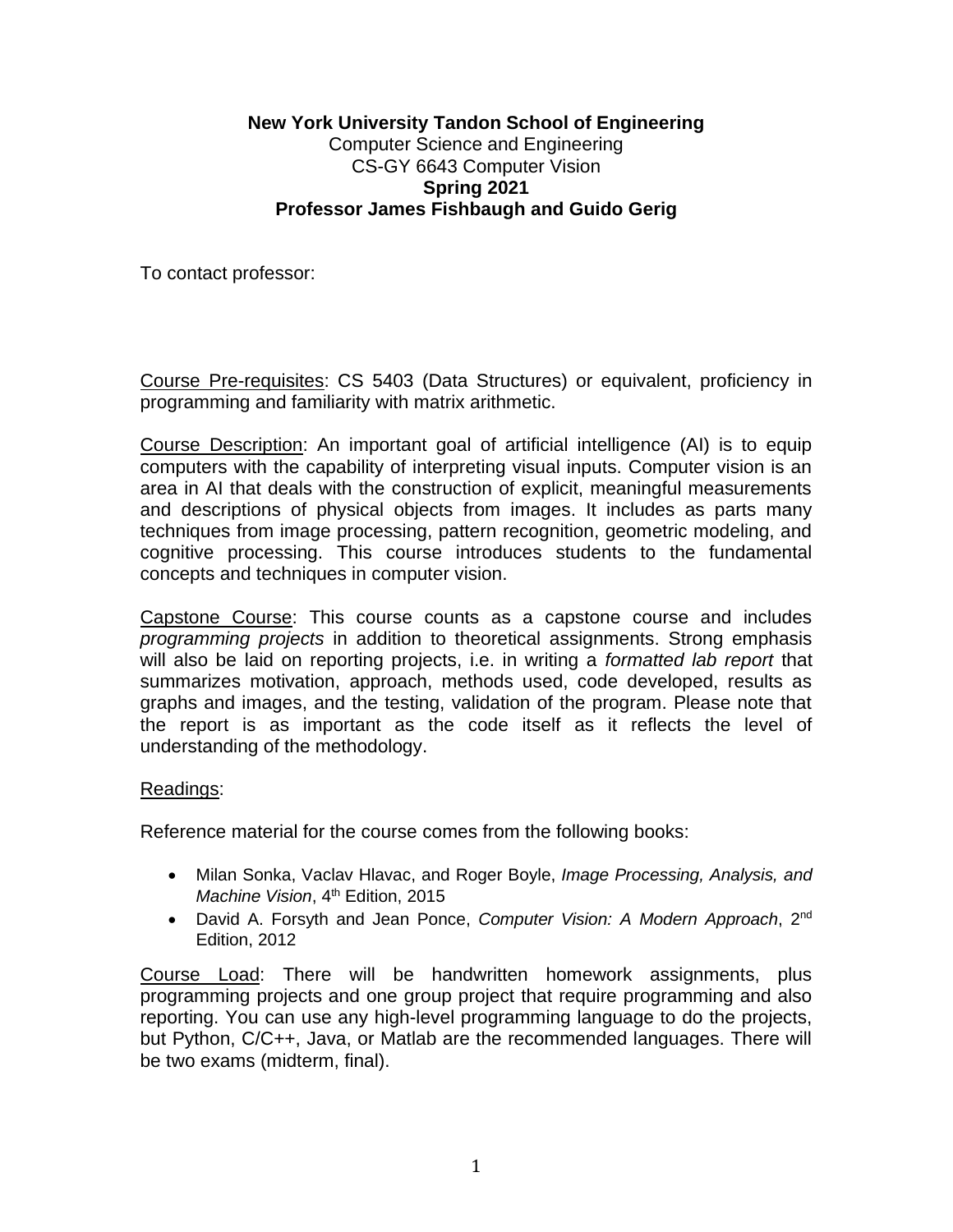#### Grade Calculation:

| Homework                                      | 20%        |
|-----------------------------------------------|------------|
| Programming Projects and Reports (individual) | 30%        |
| Final Project (groups)                        | 20%        |
| Midterm Exam<br>Final Exam                    | 15%<br>15% |

Final Project: This is a more extensive programming project which includes a design phase, making use of knowledge and methods learned in class, proposing an advanced solution, implementation of such a new method, and testing and verifying the method. The project requires a detailed report and also a short video showing procedures and results. The instructor will discuss possible group projects with student groups.

#### Topics (subject to change):

#### **Part I**

Image Representation and Properties (Connectivity, Histograms) Image Preprocessing Convolution, Filtering Edge Detection, Canny Filter Geometric Image Transformations, Image Resampling Mathematical Morphology **Segmentation** 

#### **Part II**

Camera Calibration Baseline Stereo, Epipolar Geometry Shape From Motion/Shape From Shading Optical Flow

#### **Part III**

Special Topics in Computer Vision (Deep Learning)

### **Moses Center Statement of Disability**

If you are student with a disability who is requesting accommodations, please contact New York University's Moses Center for Students with Disabilities (CSD) at [212-998-4980](tel:212-998-4980) or [mosescsd@nyu.edu.](mailto:mosescsd@nyu.edu) You must be registered with CSD to receive accommodations. Information about the Moses Center can be found at [www.nyu.edu/csd.](http://www.nyu.edu/csd) The Moses Center is located at 726 Broadway on the 3rd floor.

## **NYU School of Engineering Policies and Procedures on Academic Misconduct – complete Student Code of Conduct [here](https://engineering.nyu.edu/campus-and-community/student-life/office-student-affairs/policies/student-code-conduct)**

A. Introduction: The School of Engineering encourages academic excellence in an environment that promotes honesty, integrity, and fairness, and students at the School of Engineering are expected to exhibit those qualities in their academic work. It is through the process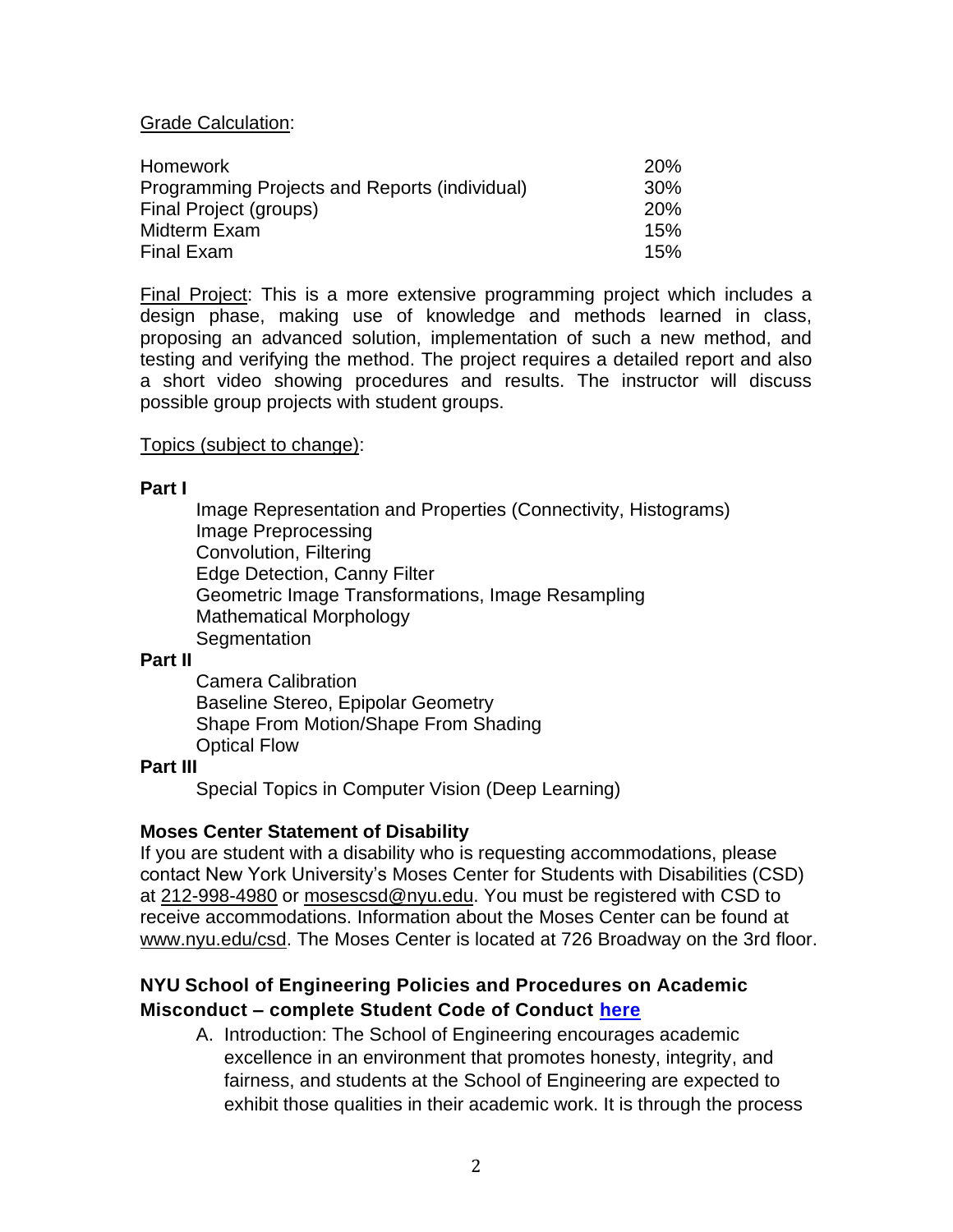of submitting their own work and receiving honest feedback on that work that students may progress academically. Any act of academic dishonesty is seen as an attack upon the School and will not be tolerated. Furthermore, those who breach the School's rules on academic integrity will be sanctioned under this Policy. Students are responsible for familiarizing themselves with the School's Policy on Academic Misconduct.

- B. Definition: Academic dishonesty may include misrepresentation, deception, dishonesty, or any act of falsification committed by a student to influence a grade or other academic evaluation. Academic dishonesty also includes intentionally damaging the academic work of others or assisting other students in acts of dishonesty. Common examples of academically dishonest behavior include, but are not limited to, the following:
	- 1. Cheating: intentionally using or attempting to use unauthorized notes, books, electronic media, or electronic communications in an exam; talking with fellow students or looking at another person's work during an exam; submitting work prepared in advance for an in-class examination; having someone take an exam for you or taking an exam for someone else; violating other rules governing the administration of examinations.
	- 2. Fabrication: including but not limited to, falsifying experimental data and/or citations.
	- 3. Plagiarism: intentionally or knowingly representing the words or ideas of another as one's own in any academic exercise; failure to attribute direct quotations, paraphrases, or borrowed facts or information.
	- 4. Unauthorized collaboration: working together on work meant to be done individually.
	- 5. Duplicating work: presenting for grading the same work for more than one project or in more than one class, unless express and prior permission has been received from the course instructor(s) or research adviser involved.
	- 6. Forgery: altering any academic document, including, but not limited to, academic records, admissions materials, or medical excuses.

### **NYU School of Engineering Policies and Procedures on Excused Absences – complete policy [here](https://engineering.nyu.edu/campus-and-community/student-life/office-student-affairs/policies#chapter-id-30199)**

A. Introduction: An absence can be excused if you have missed no more than **10 days of school**. If an illness or special circumstance has